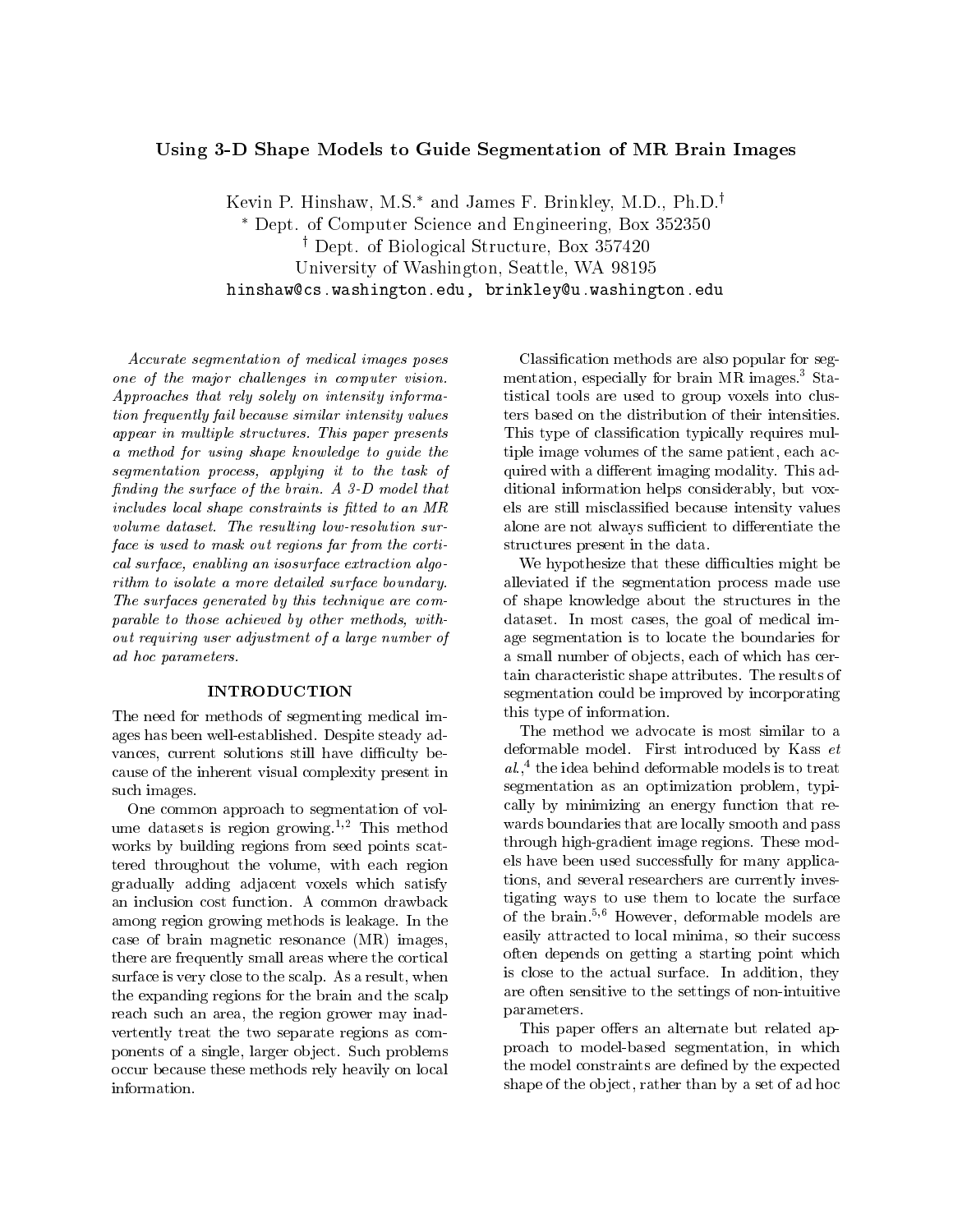parameters. The next section presents a method for modeling a structure's shape as a network of local constraints. This is followed by a description of how the model can be used to identify the surface of an ob ject in a volume dataset. In particular, attention is focused on segmenting the surface of the brain from a series of MR images. The results section illustrates the various stages of this technique. We then discuss the strengths and weaknesses of our approach and describe extensions that are being pursued.

### THE RADIAL SURFACE MODEL

The model we employ is called a *radial surface*  ${m}{o}ae$ l. It stores constraints that describe the basic shape and range of variation for a training set of radial surfaces. A radial surface consists of a series of parallel slices, each containing evenly-spaced radials that extend outward from its center to the surface boundary. Each surface also includes a local coordinate system that describes its orientation in 3-D space. For brain surfaces, this coordinate system can be defined by the landmarks of the Talairach reference system, which is commonly used for registration purposes in neurological studies.<sup>8</sup> These landmarks include the intersection of the mid-sagittal plane with the anterior and posterior commissures, and a bounding box around the cerebrum. This local coordinate system makes it possible to determine correspondences between radial measurements across different surfaces.

A radial surface model can be constructed from a set of radial surfaces as follows. First, in order to acquire local shape features, ratios of radial lengths are computed for each surface. For radial i and j with lengths  $r_i$  and  $r_j$ , this ratio is simply  $s_{ij} = r_i/r_j$ , and it is computed between each radial and its four most immediate neighbors in 3-D. Second, for each pair of neighboring radials  $i$ and j, the model stores a lower bound,  $L_{ij}$ , and an upper bound,  $U_{ij}$ , which correspond to the minimum and maximum values of  $s_{ij}$  that occur in the training set. These bounds constitute the model's shape constraints, measuring the expected range of variation in the relative lengths for pairs of adjacent radials.

# SHAPE-GUIDED SEGMENTATION

The method for finding the boundary of a structure consists of three basic steps: generation of an initial low-resolution surface, creation of a voxel mask from it, and extraction of a detailed surface from the masked dataset.

### Generating an Initial Surface

The first step of the segmentation process is fitting a radial surface model to the volume data. The user initiates this step by loading a particular shape model and entering the landmarks for its coordinate system, along with one or more initial radials. By applying a simple constraint propagation algorithm, these radials are used in combination with the shape model's local constraints to bound the lengths for other radials on the surface. Suppose the user specifies that radial j has length  $r_i$ . For each neighbor i of j, the constraint  $\mu_{ij} = \mu_{ij} = \mu_{ij}$  is used to infer the inferred that  $\mathcal{L}_i$ ij rij rieder en waardelij romane radioals can be used to generate bounds for their own neighbors, creating a wave of updates that propagates across the entire surface. As the segmentation progresses, an uncertainty interval for each radial keeps track of the range of values that satis fies both the model's constraints and the observed data.

After the propagation has completed, the new uncertainty intervals are searched with a onedimensional edge detector to identify likely boundary locations. As edges are found, they can be used to tighten the uncertainty intervals further. The system enters a search-and-propagate loop, alternating between finding edges and propagating constraints, until it can no longer find any good edge candidates. The result will be a low resolution approximation of the object's surface. Since some radials may be positioned incorrectly during this process, the system lets the user fix mistakes in the radial surface before continuing to the next stage.

# Creating the Voxel Mask

Once an initial surface has been found, it is used as a mask to exclude regions outside the brain's surface. The radial surface model is polyhedral, so it must be converted into a voxel-based mask. This is accomplished in two steps. First, a shell is constructed by locating all voxels within a certain distance,  $\alpha$ , of at least one facet of the model. Using  $\alpha = 0$  produces a strict voxel rasterization of the radial surface; increasing the tolerance gives the shell thickness and rounds out its corners. Second, a flood fill algorithm is used to add all voxels inside the shell to the mask. Since the model is closed by construction, this filling operation will not spill into the region outside the shell.

The goal of this strategy is to avoid doing an expensive point-in-polyhedron test for every voxel in the dataset, because that would require comparing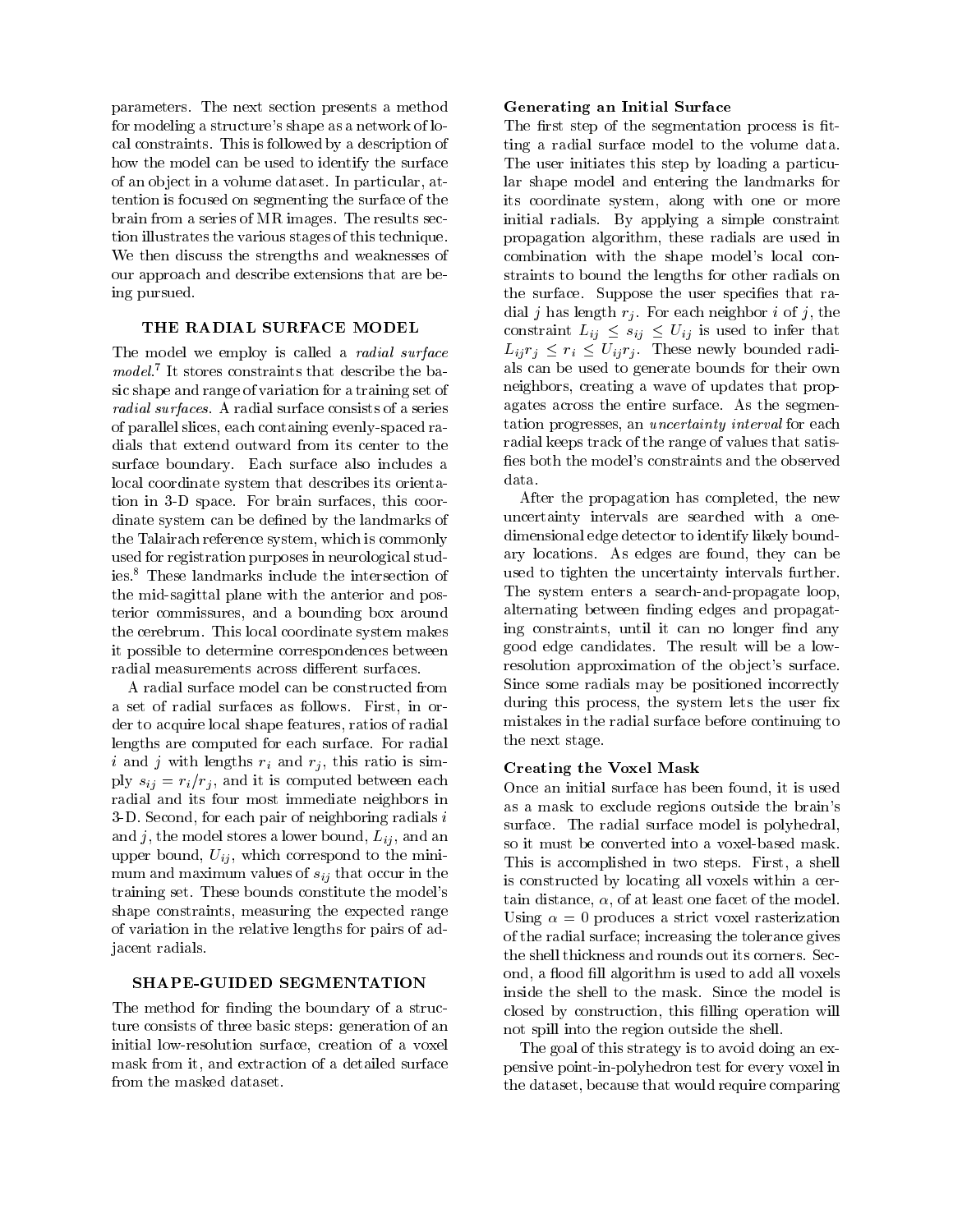each voxel to every facet in the initial surface. By including any voxel that is within some distance of the surface, we can bypass all further voxel/facet checks for a particular voxel as soon as one sufficiently close facet is found.

Volume datasets contain millions of voxels, so the amount of per-voxel computation must be kept to a minimum. Therefore the mask generation stage has been optimized in two ways. First, each voxel is checked against the bounding box of the radial surface; if it is not within the distance tolerance of that box, then it can be discarded immediately. For the datasets we have analyzed, this simple check has ruled out approximate two-thirds of the voxels. Second, before computing the distance between a voxel and a facet, the distance between the voxel and the facet's plane is checked. The voxel-to-plane distance,  $d_p$ , is simple to compute, and we know that it cannot exceed the voxel-tofacet distance,  $d_f$ . If it turns out that  $d_p > \alpha$ , then  $d_f > \alpha$ , so the more complicated computation of  $d_f$  can be avoided. This second check eliminates roughly two-thirds of the voxel/facet pairs that survive the bounding box test. Combined, these two optimizations reduce the amount of computation required to generate the voxel mask by nearly an order of magnitude.

#### Extracting the Final Surface

After the voxel mask has been computed, we are ready to extract the final surface. First a new volume dataset is created by setting the intensity of all voxels outside the masked region to zero. This masked dataset is then passed to an isosurface extraction algorithm to convert its voxel-based representation of the brain into a surface-based one. The technique is based on the marching cubes algorithm of Lorensen and Cline,<sup>9</sup> using the method described by Bloomenthal to resolve topological ambiguities.10

#### **RESULTS**

The images in this section provide snapshots of the various stages of this shape-guided segmentation process. These images were captured from SCANNER, our interactive segmentation system.<sup>7</sup> (See figure 1.) The brain shape model used in this example was constructed from three handdrawn radial surfaces; each surface consisted of 20 coronal slices with 30 radials per slice. The datasets used for this study were acquired using a whole body 1.5 Tesla MR scanner, which produced 124 T1-weighted sagittal slices at  $1.2 \, mm$  spacing,



Figure 1: Snapshot of Scanner, our image segmentation system.

each with dimensions 256x256. Datasets were resampled to  $128<sup>3</sup>$  prior to segmentation.

Figure 2 illustrates the process of fitting a radial surface model to a particular volume dataset. Note that the first two images show two surfaces  $$ the darker, inner one connects the lower bounds of the radials; the lighter, outer one connects the upper bounds. Figure 2a shows the model's uncertainty region after propagating a single radial length through the shape constraint network. Figure 2b shows the region after the first pass through the search-and-propagate loop; the inter vals on the central slice have been searched with a one-dimensional edge detector and the resulting edges propagated. After all of the slices have been searched, the system presents its best guess (figure 2c) to the user, who may then make corrections before continuing to the next stage. (Figure 2d.)

The results of converting the radial surface into a voxel mask appear in figure 3. Three orthogonal slices through the original volume are shown, along with their corresponding masked versions. Figure 4 illustrates the isosurface that was extracted from the masked dataset.

# DISCUSSION

An appealing feature of our approach is that it is not limited to segmentation of a particular organ. Given sample surfaces for the kidney, for instance, we could use our method to construct a radial surface model for finding the surface of the kidney. Previous work has shown 2-D radial models to be useful for semi-automatic segmentation of CT images of the abdomen.<sup>11</sup> We intend to test the usefulness of our 3-D segmentation technique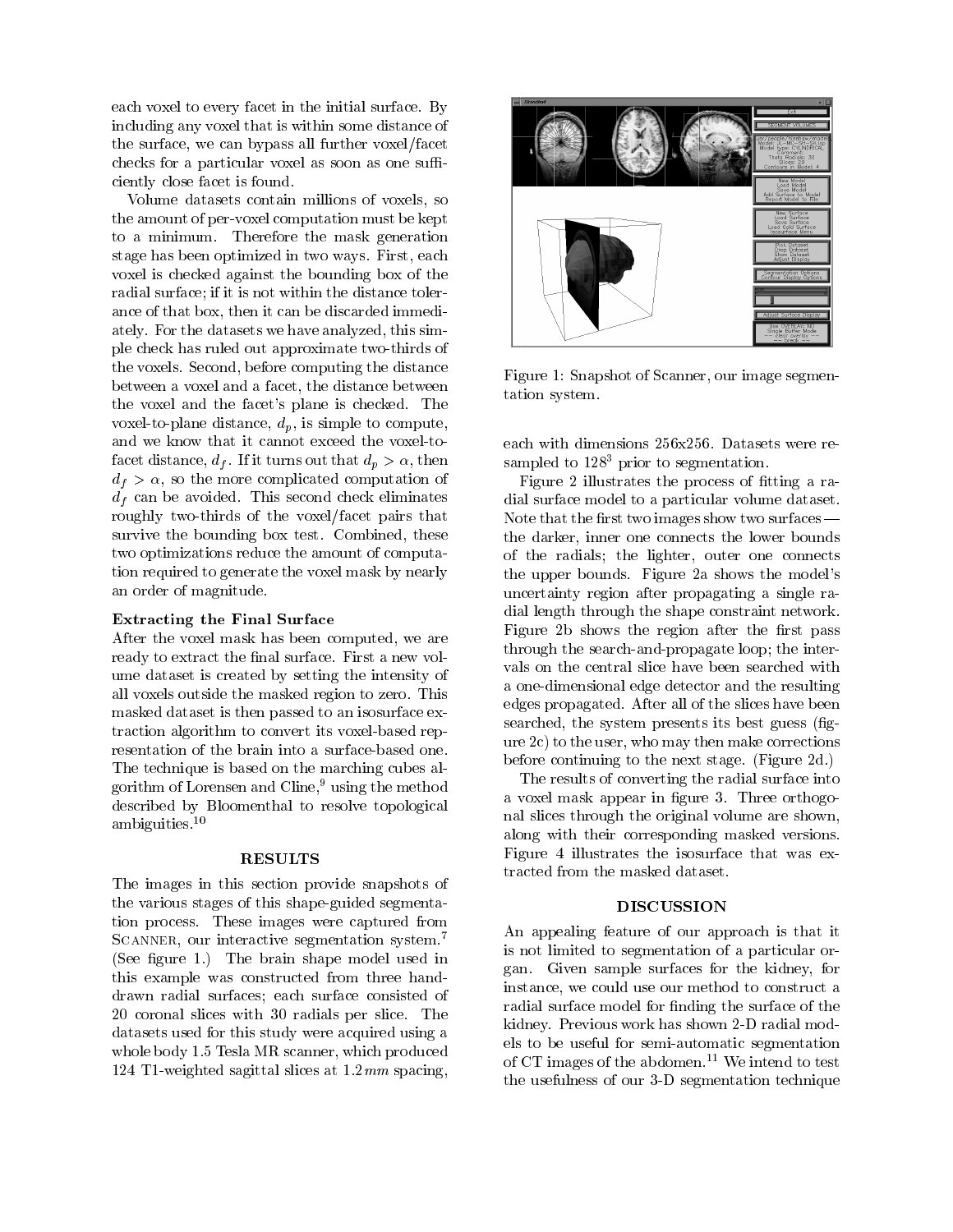



Figure 3: Three orthogonal slices through the original dataset and their corresponding masked versions.

Figure 2: Progression of propagated shape constraints for a radial surface model of the cerebrum. (a) The inner (dark) and outer (light) uncertainty bounds after a single radial has been entered and propagated. (b) The intervals after an edge detector has searched the central slice and the results have been propagated.  $(c)$  The final surface found by the search-and-propagate phase. (d) The surface after it has been corrected by the user.



Figure 4: The final cortex segmentation achieved by extracting an isosurface from the masked dataset.